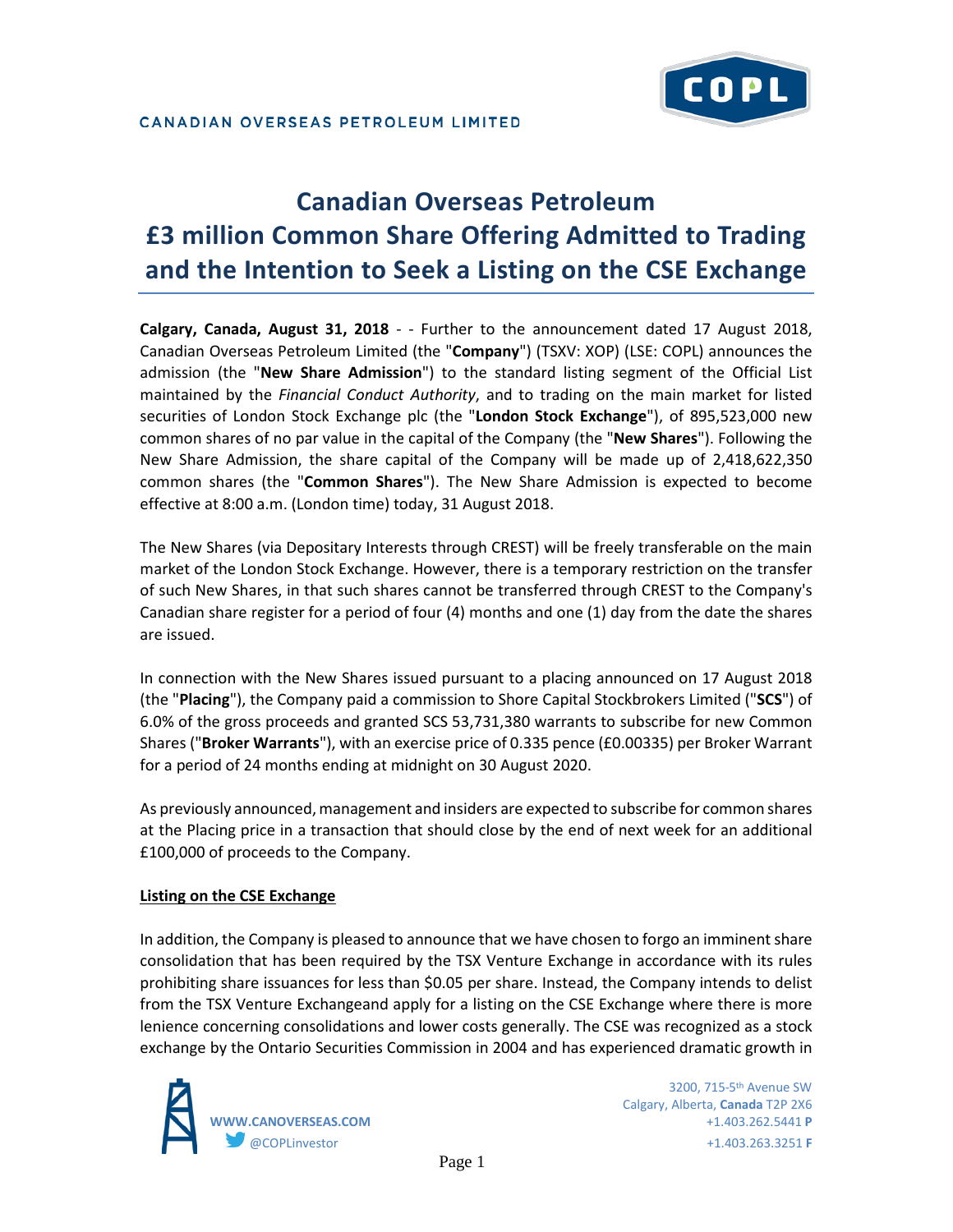listings ever since. The timing for the switch is expected to be sometime this fall, subject to the receipt of all necessary approvals.

Arthur Millholland, President and CEO added: "The CSE has earned the reputation of being an exchange for entrepreneurs, largely due to their openness in listing emerging industries, their personal touch and offering significant cost savings to issuers at the same time. There are times when share consolidations are necessary - but it is clearly not now."

This press release shall not constitute an offer to sell or the solicitation of an offer to buy any securities in the United States, nor shall there be any sale of the Common Shares and/or Warrants in any jurisdiction in which such offer, solicitation or sale may be unlawful. The Common Shares and Warrants have not been and will not be registered under the 1933 Act or any U.S. state securities laws and may not be offered or sold in the United States absent registration under the 1933 Act or an applicable exemption from the registration requirements of the 1933 Act and applicable U.S. state securities laws.

Capitalised terms used in the Prospectus shall, unless the context provides otherwise, have the same meaning in this announcement.

# About the Company:

The Company is actively pursuing opportunities in Nigeria and sub-Saharan Africa in partnership with Shoreline Energy International Limited ("Shoreline") as part of its strategy to generate stable cash flow from secure offshore and onshore assets. The Company and Shoreline, through their jointly-held affiliated company Shoreline Canadian Overseas Petroleum Development Corporation ("ShoreCan"), have acquired 80% of the share capital, and have taken over the management of Essar Exploration and Production Limited (Nigeria) ("Essar Nigeria"). ShoreCan has applied to the concessionaire NNPC for formal consent for the change in control of Essar Nigeria. Essar Nigeria holds an attractive oil appraisal and development project in shallow to midwater offshore Nigeria on its 100% holding in OPL 226. Drilling of the first appraisal well is planned to commence in 2018. ShoreCan continues building a portfolio of exploration and development assets in sub-Saharan Africa. To date, ShoreCan has taken a position in Nigeria and the Company and Shoreline have been awarded the PT-5b exploration license onshore Mozambique in the  $5<sup>th</sup>$ Licensing Round adjacent to the producing Pande-Temane Gas and light oil field complex.

The Common Shares are listed under the symbol "XOP" on the TSX-V and under the symbol "COPL" on the London Stock Exchange.

# **For further information, please contact:**



 3200, 715-5th Avenue SW Calgary, Alberta, **Canada** T2P 2X6 **WWW.CANOVERSEAS.COM** +1.403.262.5441 **P** @COPLinvestor +1.403.263.3251 **F**